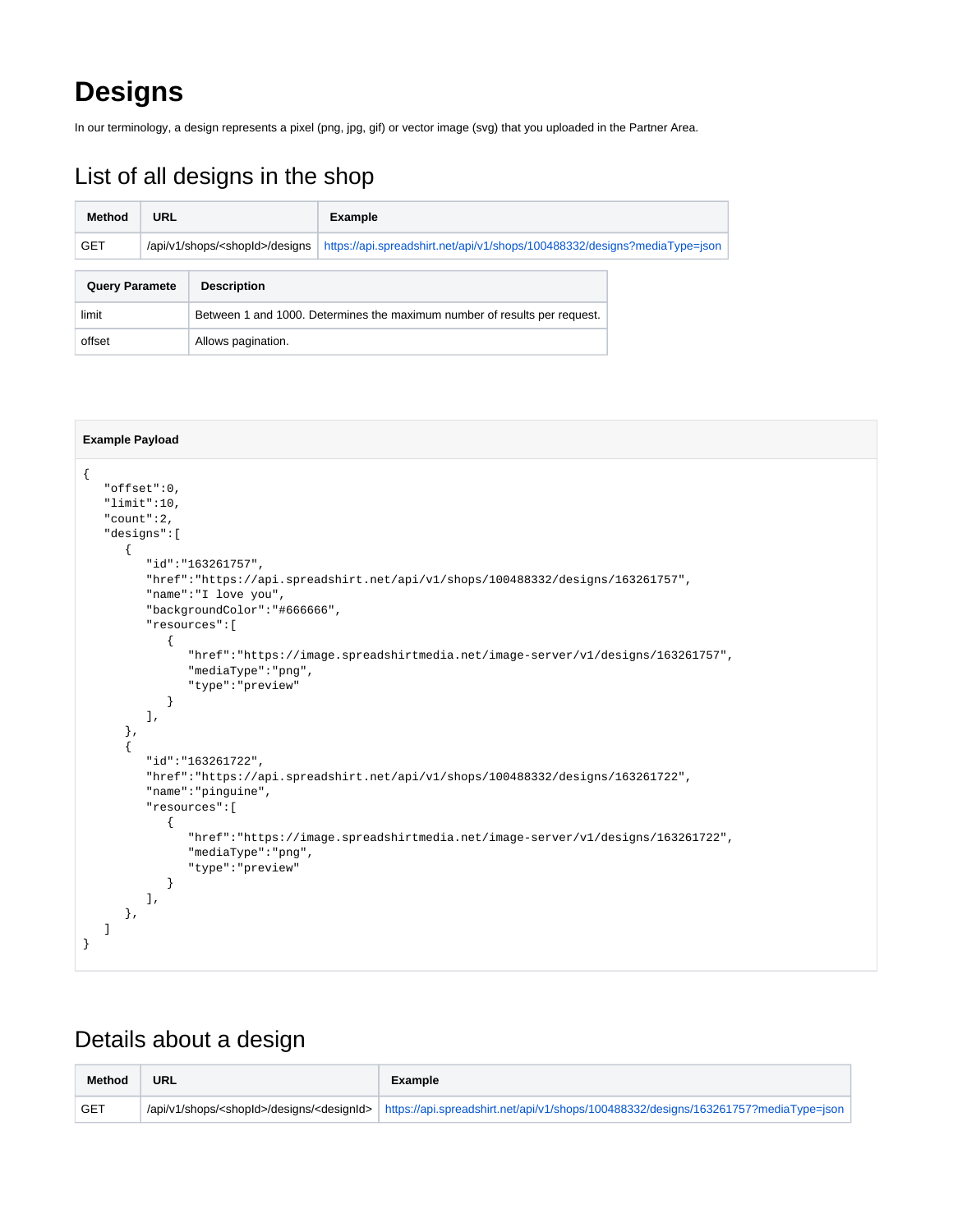A design has the following characteristics:

- Each design has a name, a description, a size.
- **Images:** To retrieve a design image, you can use a URL similar to the following one: [https://image.spreadshirtmedia.net/image-server/v1/designs](https://image.spreadshirtmedia.net/image-server/v1/designs/2484607) [/2484607](https://image.spreadshirtmedia.net/image-server/v1/designs/2484607). These URLs are provided within the resources part of the design payload.
- **Color Layers:** Vector designs consist of one or more color layers. We provide for each color layer, the original color of the uploaded design as well as the color set by the owner as actual default color. Example:



**Allowed Print Types:** For each design, we provide a list of print types, e.g. flock, flex or digital direct print, that can be used to print that design. Vector and pixel images are printed using different print types!